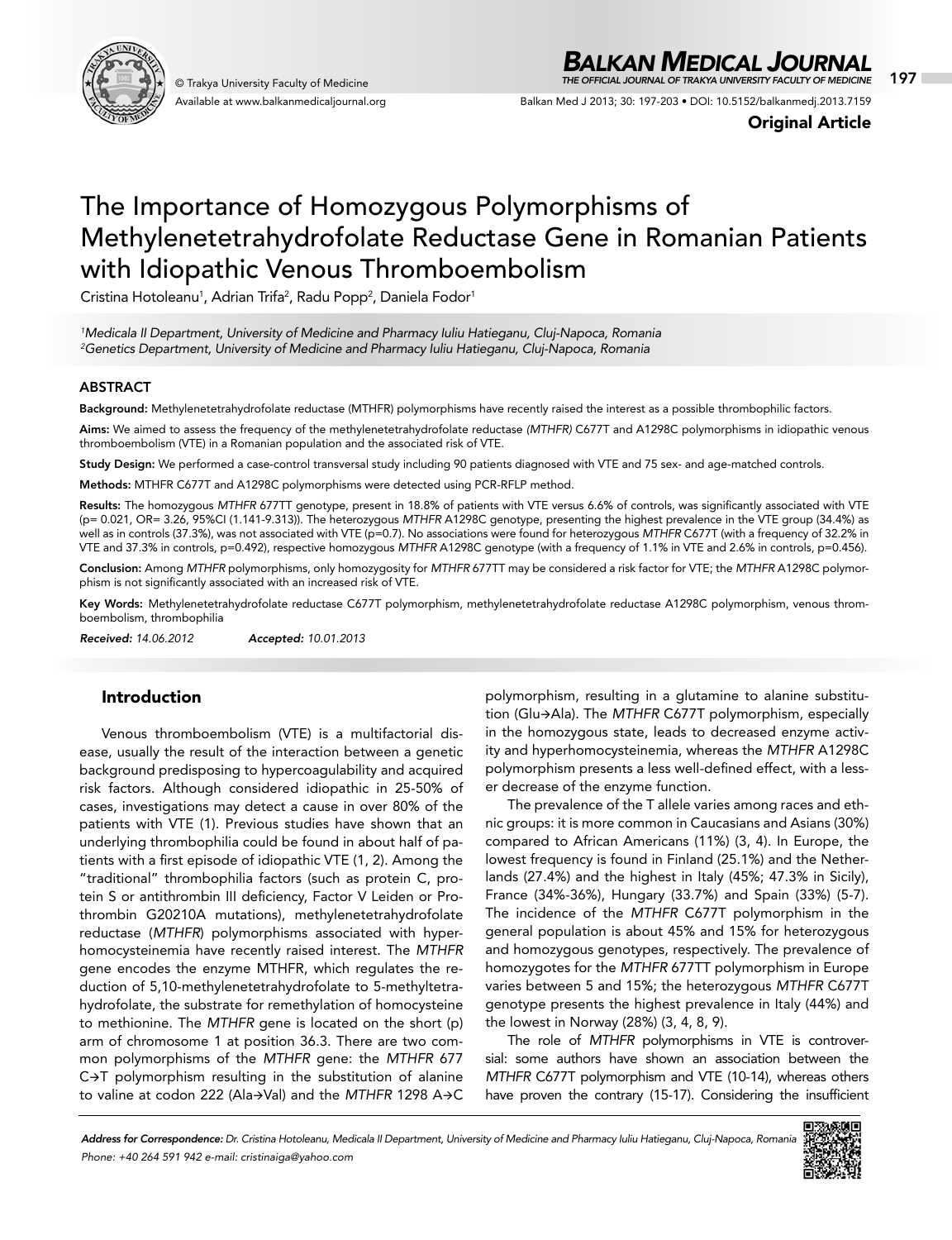evidence, the professional guidelines do not recommend testing for *MTHFR* polymorphisms when evaluating the aetiology of VTE (College of American Pathologists, American College of Medical Genetics, The British Committee for Standards in Haematology and the British Society for Haematology); however, hyperhomocysteinemia should be measured in those found to be positive for factor V Leiden (18-20). The *MTHFR* C677T polymorphism is not associated with recurrences of VTE; among the carriers of genetic thrombophilic defects, only subjects presenting a positive family history of VTE are predisposed to recurrent thrombosis (21, 22).

Several studies regarding *MTHFR* polymorphisms and VTE were also performed in our geographic area, the Balkans and Eastern Europe (10, 23-26), but as far as we know, no Romanian data have been previously reported.

We aimed to detect the frequency of *MTHFR* C677T and A1298C polymorphisms in Romanian patients with idiopathic VTE and assess the association with the risk of VTE.

#### Material and Methods

We performed a case-control transversal study, including 165 patients admitted to Medicala II Department of the University of Medicine and Pharmacy "Iuliu Hatieganu" Cluj-Napoca, Romania. The patients were divided into 2 groups: Group 1, consisting of 90 patients diagnosed with idiopathic VTE, and Group 2: 75 sex- and age-matched healthy controls. The patients were enrolled after written informed consent. The study protocol was approved by the Ethic Committee of the University. The diagnosis of VTE was based upon Wells score, Doppler ultrasound and/or venography (for deep venous thrombosis) and pulmonary scintigraphy or CT angiography (for pulmonary embolism).

Idiopathic (unprovoked) VTE was defined as VTE occurring in the absence of major triggering risk factors (plaster cast immobilisation and/or fracture of a lower limb or surgery under



Figure 1. MTHFR C677T- electrophoresis in agarose gel 2%

1. DNA marker 100bp

- 2. Heterozygous normal allele (265, 171, 94bp)
- 3. Homozygous normal allele (265bp)
- 4. Positive control homozygote mutant allele (171, 94bp)
- 5. Positive control heterozygote mutant allele (265, 171, 94bp)
- 6. Undigested amplification product (265bp)

7. Control

general anaesthesia lasting for more than 30 minutes, bed rest for more than three days, occurring in three previous months or active cancer in the two preceding years) or in the absence of moderate/minor risk factors (pregnancy/post-partum, oral contraception/hormone replacement therapy in the last year, a journey lasting more than 6h) (27). Patients who presented at least one of the risk factors mentioned above or other medical conditions predisposing to VTE (congestive heart failure, acute myocardial infarction, stroke, inflammatory bowel diseases, acute infection, obesity, varicose veins) were excluded from the study. Recurrent VTE was defined by the presence of another episode of VTE in the medical history of the patients confirmed by medical documents.

The *MTHFR* C677T and A1298C polymorphisms were detected using PCR-RFLP method. The genomic DNA was extracted from 300 µL of peripheral blood collected in an EDTA tube, using the commercial kit Wizard Genomic DNA Purification Kit (Promega®, USA).

*MTHFR* polymorphisms were genotyped as previously described. All PCR reactions were performed in 25 µL reaction volume, containing 12.5 µL 2X PCR Master Mix (Fermentas, Lithuania), 1 µL BSA solution (2 mg/mL Bovine Serum Albumin, Fermentas, Lithuania), 6-10 pmol of each primer (Eurogentec, Belgium) and 100 ng genomic DNA, in a thermocycler, Mastercycler Personal (Eppendorf, Germany). The amplification products were digested with specific restriction enzymes (Fermentas, Lithuania), HinfI for *MTHFR* C677T, and MboII for *MTHFR* A1298C. For the study of each mutation we used 10 µL of amplification products for digestion; digestion was performed at 37°C, for 8-12 hours. The digestion products were then electrophoresed using a 2% agarose gel for *MTHFR* C677T, and a 3% gel for *MTHFR* A1298C (Agarose LE, Analytical Grade, Promega, USA). DNA fragments were stained with ethidium bromide 10 mg/mL (Ethidium Bromide, Promega, USA) and then the gels were read with a UV transillumination system coupled with a photo camera (Vilber Lourmat Imaging System®, France).

The *MTHFR* C677T polymorphism creates a restriction site for enzyme HinfI. Thus, after the digestion of 265bp amplicons with the enzyme HinfI, the homozygous normal genotype presents the full fragment of 265bp, whereas the heterozygous genotype *MTHFR* C677T presents 3 fragments of 265, 171 and 94bp; the homozygous genotype *MTHFR* 677TT presents 2 fragments of 171 and 94bp, respectively (Figure 1).

The *MTHFR* A1298C polymorphism abolishes a restriction site of the enzyme MboII. Thus, after digestion of the 163bp amplicon with the enzyme MboII, homozygous individuals for the normal allele presented 5 fragments of 56, 30, 31, 28 and 18bp, whereas heterozygous individuals would present 6 fragments of 84, 56, 30, 31, 28 and 18bp; patients who were homozygous for the mutant allele would present 4 fragments of 84, 31, 30 and 18bp, respectively. In this case, only the fragments of 84 and 56bp were clearly evident in a 3%agarose gel, but this was sufficient for the molecular diagnosis (Figure 2).

We evaluated also the presence of the most common genetic risk factors for VTE, associated with "gain-of-function": factor V Leiden and prothrombin G20210A, using the PCR-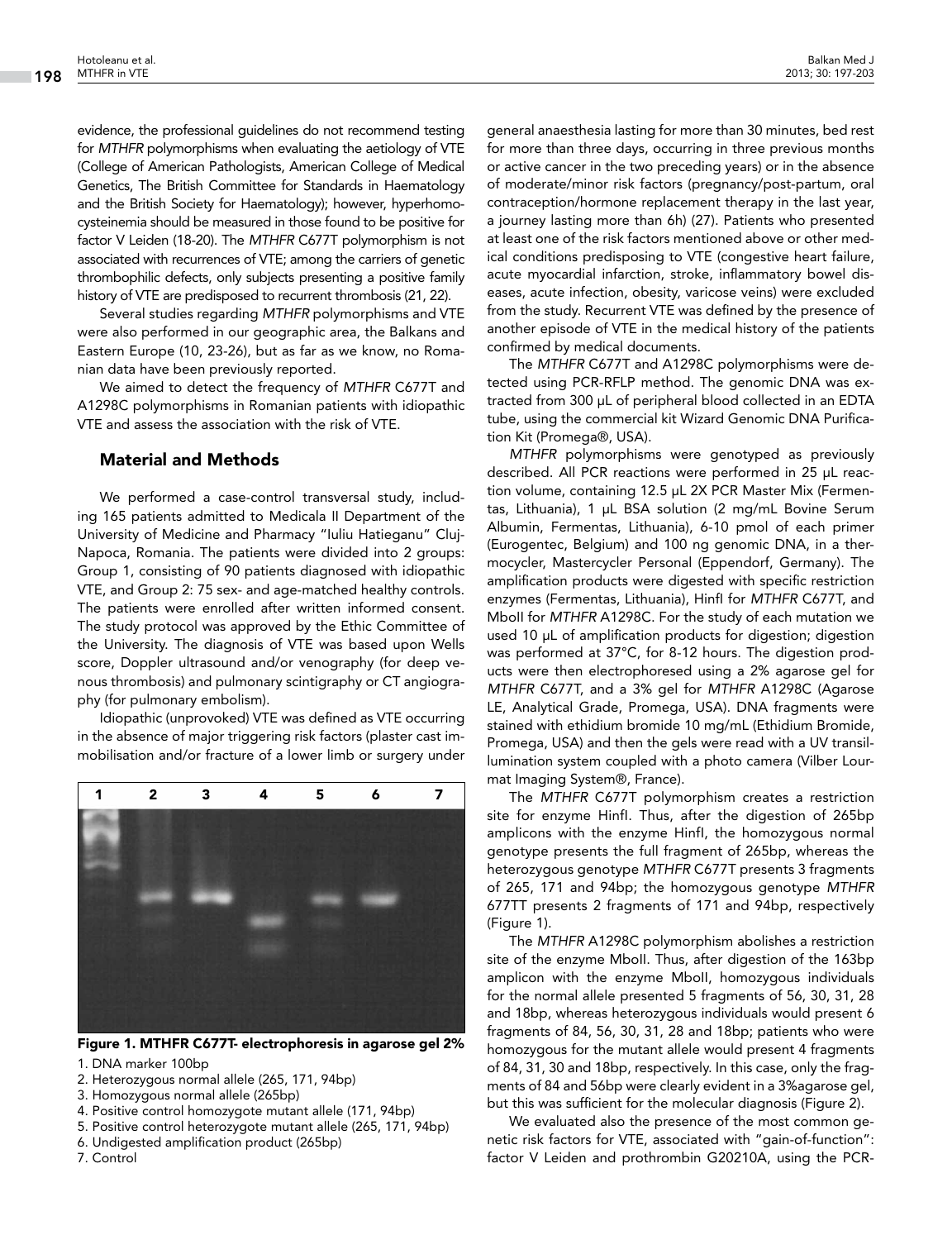RFLP method; the amplicons were digested with the enzyme HindIII for prothrombin, and MnI for factor V Leiden.

Fasting homocysteinemia was measured with reversephase high-performance liquid chromatography (RP-HPLC); the upper limit of the normal laboratory values is 12 μmol/L.

Descriptive statistics were used to determine the polymorphisms' prevalence and bivariate inferential statistics were used for the assessment of the association with VTE. The frequency of the genotypes in patients and controls was compared using a two-by-two contingency table, analysed with chi-square  $\chi^2$  with Yates' correction test, and Fisher's exact test when the frequency was 5 or under in at least one cell. Phi coefficient was used for the measure of the degree of association between the frequencies of genotypes in VTE, respective in controls. The association between genotype and the risk of VTE was expressed as odds ratio (OR) with 95% confidence intervals (CI). For the assessment of the independent association of *MTHFR* 677TT genotype with VTE, a predictive model was used, applying binary logistic regression that included VTE as the dependent variable and the *MTHFR* 677TT genotype, hyperhomocysteinemia, as covariates. The B coefficient showed the independent effect of the *MTHFR* 677TT genotype on VTE after adjusting for hyperhomocysteinemia. The Wald test and the associated p-value (Sig.) evaluated whether or not the logistic B coefficients of covariates were different from zero in the model. The Statistical Package for the Social Sciences (SPSS) 16.0 for Windows was used for the analysis. The criterion for statistical significance was p<0.05.

#### Results

The mean age was 55.25 in VTE patients and 56.46 years in controls. The VTE group included 52 men and 38 women, with a sex ratio of 1.36; the control group included 44 men and 31 women, and the sex ratio was 1.41 (p=1.00, no significant difference between groups).

DVT involving the lower limbs was seen in the majority of cases (93.33%); only 6 patients (6.66%) presented an unusual location (in the upper limbs in 4 cases, and cerebral veins in 2 cases). Proximal DVT was present in 55 cases (61.11%) and distal DVT in 29 patients (32.22%). Pulmonary embolism (PE) complicated DVT in 6 patients (6.66%).

The presence of at least one mutant allele T was found in 46 VTE patients (51.1%) and in 33 controls (36.66%), showing no significant association with VTE (p=0.362, OR=1.33, 95%CI [0.838-1.608]). The distribution of the *MTFHR* C677T polymorphism showed a similar proportion in both sexes, without a significant difference between VTE and controls (p=0.8214: 25 men (54.34%) and 21 women (45.66%), and 19 men (57.57%) and 14 women (42.42%), in patients with VTE and controls, respectively).

The homozygous *MTHFR* 677TT genotype was predominantly found in VTE patients: 17 patients (19%) versus 5 controls (7%); there was a significant association with VTE (p=0.021, OR=3.26, 95%CI (1.141-9.313), chi-square χ2 =5.288, Phi=0.179).

The heterozygous *MTHFR* C677T genotype was identified in 29 VTE patients (32%) and in 28 controls (37%), showing

Figure 2. MTHFR A1298C- electrophoresis in agarose gel 3% 1. DNA marker 50bp

2. Control

3 & 5. Homozygous normal allele (56, 31/30bp)

4. Heterozygous normal allele (84, 56, 31/30bp)

6. Positive control mutant heterozygote (84, 56, 31/30bp)

7. Undigested amplification product (163bp)

no association with VTE: p=0.492, OR=0.798, 95%CI (0.410- 1.519), chi-square  $\chi^2$ =0.437, Phi=-0.054.

*MTHFR* 677TT homozygotes presented a 2.9-fold increased risk of thrombotic recurrence; at least 2 episodes of documented VTE were found in 8 patients with this genotype: p=0.037, OR=2.939, 95%CI [1.038-8.317], chi-square  $\chi^2$ =4.357, Phi=0.201. There was no association between heterozygous *MTHFR* C677T genotype and the recurrence of VTE: p=0.056, chi-square  $\chi^2$ =3.971, Phi (-1; 1)=-0.167.

We identified the *MTHFR* A1298C polymorphism in 32 VTE patients (35.5%) and in 30 controls (40%); no significant association with VTE was found (p=0.559, OR=0.827, 95%CI (0.439-1.557), chi-square  $\chi^2$ =0.34, Phi (-1; 1)=-0.05). The homozygous genotype was found only in one patient with VTE, whereas the heterozygous genotype was present in 31 patients (34%), showing the highest prevalence among *MTHFR*  polymorphisms in VTE.

The sex distribution showed the presence of the *MTFHR*  A1298C polymorphism in 22 men and in 10 women in the VTE group, and in 16 men and 14 women in the control group, without a significant difference between groups, p=0.363.

The homozygous *MTFHR* 1298CC genotype was not associated with VTE (p=0.456, OR=0.41, 95%CI (0.036-4.614), chisquare  $\chi^2$ =0.555, Phi (-1; 1)=-0.058). Also, no association with VTE was found for the heterozygous genotype *MTFHR* A1298C: p=0.7, 95%CI (0.466-1.67), chi-square χ<sup>2</sup>=0.148, Phi (-1; 1)=-0.3.

Patients with the *MTHFR* A1298C polymorphism did not present an increased risk for VTE recurrences (p=0.088, chisquare  $\chi^2$ =1.29, Phi (-1; 1)=0.528).

None of the patients or controls carried the double homozygous genotype (*MTHFR* 677TT/1298CC). The combined double heterozygous genotype *MTHFR* C677T/A1298C was found only in 4 patients with VTE and 2 controls, showing no significant association with VTE (p=0.689, OR=0.589, 95%CI (0.1049-3.3088), Phi (-1; 1)=-0.05).

The data regarding the frequency of the abnormal *MTHFR* genotypes and the associated risk of VTE are shown in Table 1.

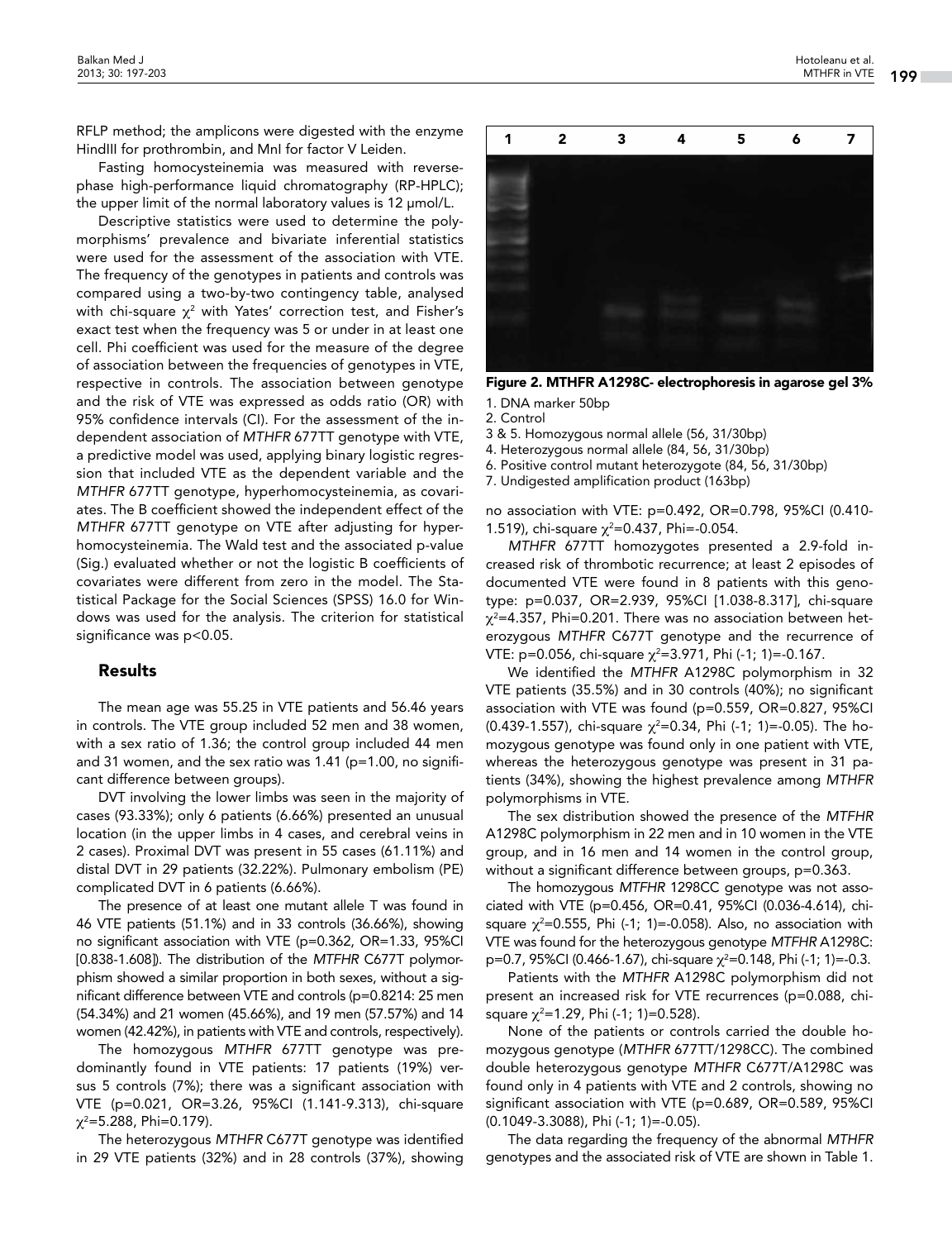|                                                                             | Number of cases in VTE | $\chi^2$ | Phi      | p     | <b>Odds Ratio</b> | CI 95%      |                    |
|-----------------------------------------------------------------------------|------------------------|----------|----------|-------|-------------------|-------------|--------------------|
| Genotype                                                                    | Frequency in VTE %     |          |          |       |                   | Lower limit | <b>Upper limit</b> |
| MTHFR 677TT Homozygous                                                      | 17                     | 5.288*   | 0.179    | 0.021 | 3.260             | 1.141       | 9.313              |
|                                                                             | 18.88%                 |          |          |       |                   |             |                    |
| MTHFR C677T Heterozygous                                                    | 29                     | 0.437    | $-0.054$ | 0.492 | 0.798             | 0.419       | 1.519              |
|                                                                             | 32.22%                 |          |          |       |                   |             |                    |
| MTHFR 1298CC Homozygous                                                     |                        | 0.555    | $-0.058$ | 0.456 | 0.410             | 0.036       | 4.614              |
|                                                                             | 1.11%                  |          |          |       |                   |             |                    |
| MTHFR A1298C Heterozygous                                                   | 31                     | 0.148    | $-0.300$ | 0.700 | 0.882             | 0.466       | 1.6701             |
|                                                                             | 34.44%                 |          |          |       |                   |             |                    |
| $\chi^2$ =chi square; Phi= Phi coefficient; CI 95%= 95% confidence interval |                        |          |          |       |                   |             |                    |

#### Table 1. The frequency of abnormal MTHFR genotypes in VTE and the association with VTE

| Table 2. The frequency of Factor V Leiden, prothrombin G21210A polymorphism in VTE and the associated thrombotic risk |  |  |  |
|-----------------------------------------------------------------------------------------------------------------------|--|--|--|
|-----------------------------------------------------------------------------------------------------------------------|--|--|--|

| Polymorphism                    | $N = \text{cases}$ in VTE (frequency %) | $\chi^2$ | Phi     | p     | <b>Odds Ratio</b> | CI 95%      |             |
|---------------------------------|-----------------------------------------|----------|---------|-------|-------------------|-------------|-------------|
| Genotype                        |                                         |          |         |       |                   | Lower limit | Upper limit |
| Factor V Leiden                 | 12(13.33%)                              | 5.99     | 0.19    | 0.014 | 5.615             | 1.215       | 25.949      |
| Homozygous                      | 2(2.22%)                                | 1.687    | 0.101   | 0.194 | 1.023             | 0.991       | 1.055       |
| Heterozygous                    | 10 (11.11%)                             | 4.326    | 0.162   | 0.038 | 4.563             | 0.967       | 21.517      |
| Prothrombin G21210A             | 3(3.33%)                                | 1.73     | $-0.1$  | 0.189 | 0.396             | 0.095       | 1.643       |
| Homozygous                      | 0                                       | 2.429    | $-0.12$ | 0.119 | 0.973             | 0.938       | 1.01        |
| Heterozygous                    | 3(3.33%)                                | 0.43     | $-0.04$ | 0.526 | 0.612             | 0.133       | 2.825       |
| Compound Factor V / MTHFR C677T | 7(7.77%)                                | 3.68     | 0.15    | 0.056 | 6.241             | 0.7501      | 51.92       |

The unusual location of deep venous thrombosis (other than at the lower limbs) was detected in 6 cases with at least one mutant allele (T and/or C) and in 2 patients with a normal genotype, showing no significant association with *MTHFR* polymorphisms (p=0.994, OR=1.06, 95%CI (0.206- 5.463)).

Although pulmonary embolism was diagnosed in 6 VTE patients, all with at least one *MTHFR* polymorphism, the association was not statistically significant: p=0.205, chi-square χ<sup>2</sup>=1.61.

Homocysteinemia presented a mean value of 17.39 μmol/L in VTE patients, which was significantly different to that found in controls (14.15 μmol/L): p=0.025, 95%CI (0.3846-5.5603). However, the binary logistic regression did not show hyperhomocysteinemia as an independent risk factor: p=0.558, B=0.012, Wald=0.343, OR=1.012, 95%CI (0.971-1.055); only the homozygous *MTHFR* 677TT genotype was independently associated with VTE: p (Sig.)=0.029, B=1.168, Wald=4.747, OR=3.217, 95%CI (1.125-9.201).

Among the other polymorphisms studied, only factor V Leiden, which was present in 13.33% of VTE cases and 2.66% of controls, was significantly associated with VTE. The concomitant presence of factor V Leiden and the *MTHFR* C677T polymorphism (found in 7.77% of VTE and 1.33% of controls) led to a 6.2-fold higher risk of VTE, corresponding to a 10.71% increased risk compared to the effect of only factor V Leiden. The frequency and the associated VTE risk of these factors are shown in Table 2.

### **Discussion**

Our study shows a T allele frequency of 51.1% in VTE patients, which is similar to studies performed in South and Eastern European countries on the same pathology: 54% in Croatia, 52.6% in Russia, and 42.5% in Macedonia (23-25). It is well known that the frequency of the T allele varies in the general population as well as in VTE, concordant to geographical and ethnic factors.

The prevalence of *MTHFR* 677TT homozygosity in East European and Balkan populations are 7%, 7.5%, 8%, 11% for Russia, Ukraine, Balkan immigrants in Turkey, and Hungary, respectively (5, 26, 28). This pattern of distribution is according to a geographical south to north decreased gradient of *MTHFR* C677T polymorphism frequency, reflected in the highest prevalence of the homozygous genotype in VTE in Italy, 25.6%, and a lower frequency in Germany of 10.6% (29, 30).

The frequency of the homozygous *MTHFR* 677TT genotype in our patients with VTE was 19%, which is concordant with other studies performed in the South East Europe: 20% in Serbia, among women with DVT during pregnancy or puerperium, 17.8% in Greece, and 16.4% in Macedonia (25, 31, 32). A similar frequency of the homozygous genotype in VTE was found in Turkey (23.8%), Spain (23.7%), in Israel (22.8%) and France (21.8%) (10, 33-35), concordant with the frequency peak in Southern regions. A peculiar situation appears in Croatia, with a 9% prevalence of the *MTHFR* 677TT genotype in VTE (23).

We found that the homozygous *MTHFR* 677TT genotype was significantly associated with VTE: p=0.021, OR=3.26. The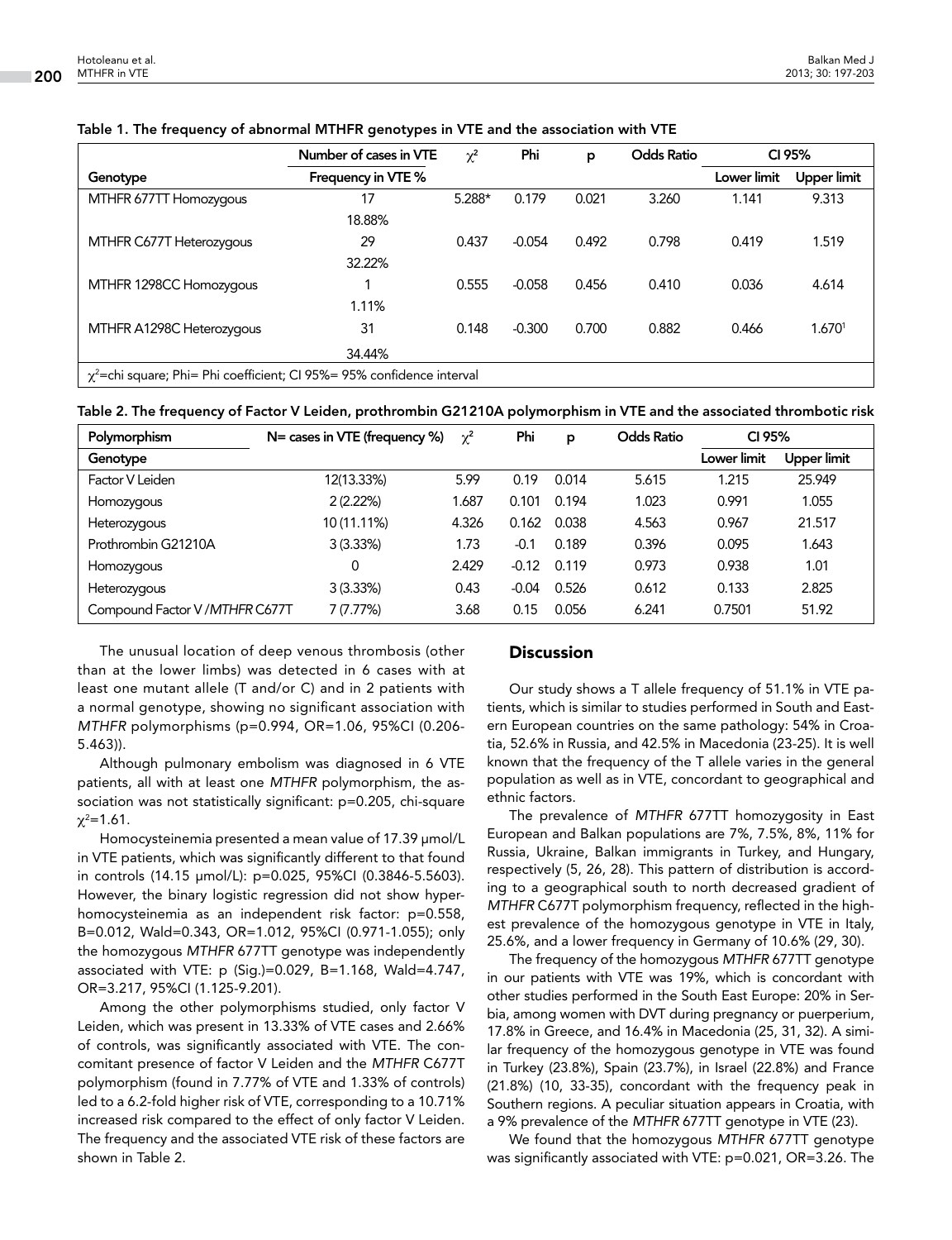literature shows controversial data: several studies revealed the homozygous *MTHFR* 677TT genotype as a risk factor for VTE with OR of 3.11, 2.9, 2.1, 1.7, 1.2, respectively (24, 29, 33, 35, 36) and a 20% increased risk of VTE (37), whereas other studies failed to reveal any significant association (25, 38-40).

Previous Romanian studies regarding thrombophilia in obstetric cases detected frequencies of the homozygous *MTHFR* 677TT genotype of 19.4% and 19.56% in pregnant patients with haemorrhagic complications and in patients with repetitive spontaneous abortions; no significant associations were found, except for a slightly increased risk for repetitive abortions in the presence of this genotype (41, 42). Our result regarding the prevalence of *MTHFR* 677TT in VTE cases is consistent with these studies.

We detected the heterozygous *MTHFR* C677T genotype in 32% of VTE patients and in 37% of the controls, without a significant difference. A similar prevalence in VTE was shown in other studies: 36.1%, 34.5% (35, 43). The incidence of heterozygotes in the general population is about 45%, with geographical and ethnic variations (5). The prevalence in Southeastern Europe countries are 45%, 43%, 40%, in Hungary, Ukraine, Russia, respectively (5, 26). Although a study performed in Germany showed a 2.12 increased risk of DVT for individuals with the heterozygous genotype, found in 43.8% of patients, the majority of studies showed no association with VTE, concordant with our results (33, 35-40).

The *MTHFR A1298C* polymorphism presents a prevalence of 35.5% in VTE in our study, with the predominance of the heterozygous genotype, found in 34% of patients. None of the *MTHFR* A1298C genotypes, homozygous or heterozygous, were associated with VTE risk. The *MTHFR* A1298C polymorphism was less well-studied in relation to VTE. A high prevalence of heterozygotes was found in the healthy Irish population (46.7%), as well as in Macedonian patients with VTE (44%) (25, 44). Several studies showed similar results to ours, regarding the prevalence of heterozygous *MTHFR* A1298C genotype in VTE: 36.9%, 37.4%, 37%, respectively (40, 45, 46). A higher frequency of heterozygotes was found in previous Romanian studies regarding thrombophilia in selected groups of patients: 50.1% and 47% in cases with bleeding in the first trimester of pregnancy and repetitive abortions, respectively (41, 42). All of the mentioned studies from the literature show the preponderance of the heterozygous form of the *MTHFR* A1298C polymorphism *versus* the homozygous form and an absence of association with VTE.

We detected a 2.9 increased risk of VTE recurrence only in association with the homozygous *MTHFR* 677TT genotype. Although it is well known that genetic factors predispose to thrombophilia manifested with repetitive thrombotic episodes, the majority of the authors have shown an absence of the risk of recurrence in cases with *MTHFR* 677TT genotype (21, 22, 47-49); however, a 1.4-fold mildly increased risk was detected in one study (50).

Our results show that the *MTHFR* polymorphisms (C677T and A1298C) are not particularly associated with an increased risk of PE, which is similar to the results of some studies (13, 38), but in contrast to others (10, 24).

Although inherited thrombophilia may be associated with an unusual location of thrombosis, we did not detect a significant association in cases of *MTHFR* polymorphisms, concordant with other studies (51-53).

The concomitant presence of factor V Leiden and the *MTHFR* C677T polymorphism further increases the risk of VTE comparatively to the singular action of factor V Leiden, showing the importance of multiple risk factors for VTE (12, 33).

Our study included a small sample of patients and thus the conclusions should be confirmed by future research in the field. The study of other genetic factors, including "loss-offunction" mutations such as antithrombin, and protein C and S deficiencies (rare but strong risk factors), would provide more information regarding the complexity of gene-gene interactions in VTE.

We detected significant associations between the homozygous *MTHFR* 677TT genotype and VTE, including recurrent venous thrombosis. The *MTHFR* A1209C polymorphism does not represent a risk factor for VTE in Romanian patients. Among the *MTHFR* polymorphisms, heterozygous *MTHFR* A1298C genotype presents the highest prevalence in our patients with VTE.

*Ethics Committee Approval: Ethics committee approval was received for this study.*

*Informed Consent: Written informed consent was obtained from patients who participated in this study.*

*Peer-review: Externally peer-reviewed.*

*Author contributions: Concept – C.H.; Design - C.H.; Supervision - C.H., D.F.; Resource - C.H., A.T., R.P.; Materials - A.T., R.P.; Data Collection&/or Processing - C.H.; Analysis&/or Interpretation - C.H., A.T., R.P.; Literature Search – A.T., R.P.; Writing - C.H.; Critical Reviews - D.F.*

*Conflict of Interest: No conflict of interest was declared by the authors.*

*Financial Disclosure: No financial disclosure was declared by the authors.*

#### References

- 1. Whire RH. The epidemiology of venous thromboembolism. Circulation 2003;107 Suppl 1:I4-8.
- 2. Anderson FA Jr, Spencer FA. Risk factors for venous thromboem-bolism. Circulation 2003;107 Suppl 1:19-16. [[CrossRef](http://dx.doi.org/10.1161/01.CIR.0000078469.07362.E6)]
- 3. Lovricevic I, Franjic BD, Tomicic M, Vrkic N, De Syo D, Hudorovic N, et al. 5, 10-Methylenetetrahydrofolate reductase (MTHFR) 677 C --> T genetic polymorphism in 228 Croatian volunteers. Coll Antropol 2004;28:647-54.
- 4. Pepe G, Camacho Vanegas O, Giusti B, Brunelli T, Marcucci R, Attanasio M, et al. Heterogeneity in world distribution of the thermolabile C677T mutation in 5,10-Methylenetetrahydrofolate reductase. Am J Hum Genet 1998;63:917-20. [[CrossRef](http://dx.doi.org/10.1086/302015)]
- 5. Wilcken B, Bamforth F, Li Z, Zhu H, Ritvanen A, Redlund M, et al. Geographical and ethnic variation of the 677C>T allele of 5,10 methylenetetrahydrofolate reductase (MTHFR): findings from over 7000 newborns from 16 areas world wide. J Med Genet 2003;40:619-25. [[CrossRef](http://dx.doi.org/10.1136/jmg.40.8.619)]
- 6. Mayor-Olea A, Callejón G, Palomares AR, Jiménez AJ, Gaitán MJ, Rodríguez A, et al. Human genetic selection on the MTHFR 677C>T polymorphism. BMC Med Genet 2008;9:104. [[CrossRef](http://dx.doi.org/10.1186/1471-2350-9-104)]
- 7. Guéant-Rodriguez RM, Guéant JL, Debard R, Thirion S, Hong LX, Bronowicki JP, et al. Prevalence of methylenetetrahydrofolate reductase 677T and 1298C alleles and folate status: a comparative study in Mexican, West African, and European populations. Am J Clin Nutr 2006;83:701-7.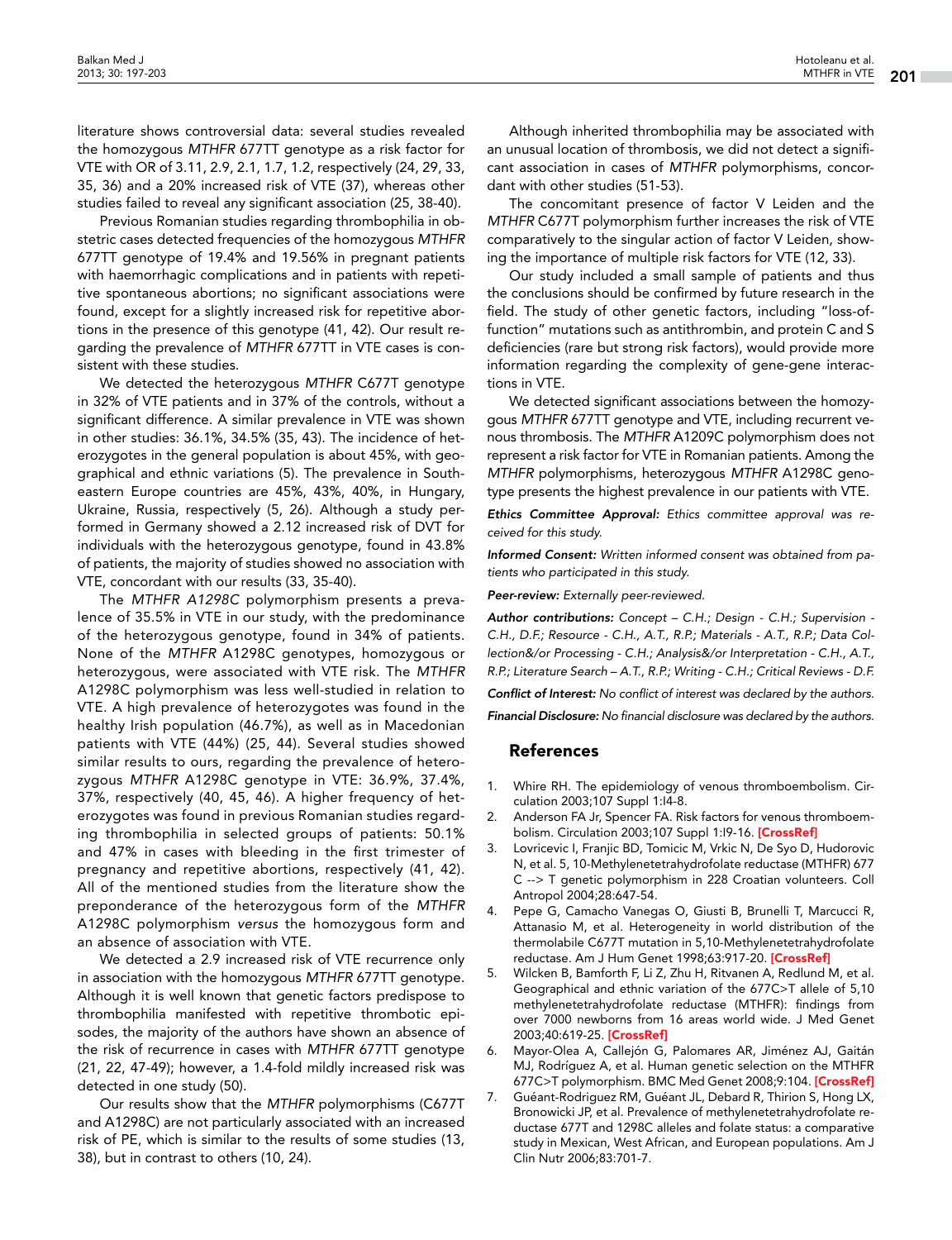- 8. Castro R, Rivera I, Ravasco P, Jakobs C, Blom HJ, Camilo ME et al. 5,10-Methylenetetrahydrofolate reductase 677C-->T and 1298A- ->C mutations are genetic determinants of elevated homocyste-ine. QJM 2003;96:297-303 [[CrossRef\]](http://dx.doi.org/10.1093/qjmed/hcg039)
- 9. Chango A, Boisson F, Barbé F, Quilliot D, Droesch S, Pfister M, et al. The effect of 677C-->T and 1298A-->C mutations on plasma homocysteine and 5,10-methylenetetrahydrofolate reductase ac-tivity in healthy subjects. Br J Nutr 2000;83:593-6. [[CrossRef](http://dx.doi.org/10.1017/S0007114500000751)]
- 10. Kupeli E, Verdi H, Simsek A, Atac FB, Eyuboglu FO. Genetic mutations in Turkish population with pulmonary embolism and deep venous thrombosis. Clin Appl Thromb Hemost 2011;17:E87-94. [\[CrossRef\]](http://dx.doi.org/10.1177/1076029610385224)
- 11. Moheimani F, Jackson DE. Venous thromboembolism: classification, risk factors, diagnosis, and management. ISRN Hematol 2011;2011:124610.
- 12. Almawi WY, Tamim H, Kreidy R, Timson G, Rahal E, Nabulsi M, et al. A case control study on the contribution of factor V-Leiden, prothrombin G20210A, and MTHFR C677T mutations to the genetic susceptibility of deep venous thrombosis. J Thromb Throm-bolysis 2005;19:189-96. [[CrossRef](http://dx.doi.org/10.1007/s11239-005-1313-x)]
- 13. Nizankowska-Mogilnicka E, Adamek L, Grzanka P, Domagala TB, Sanak M, Krzanowski M, et al. Genetic polymorphisms associated with acute pulmonary embolism and deep venous thrombosis. Eur Respir J 2003;21:25-30. [[CrossRef\]](http://dx.doi.org/10.1183/09031936.03.00034302)
- 14. Jang MJ, Jeon YJ, Choi WI, Choi YS, Kim SY, Chong SY, et al. The 677C>T Mutation of the MTHFR Gene Increases the Risk of Venous Thromboembolism in Koreans and a Meta-Analysis From Asian Population. Clin Appl Thromb Hemost 2012 Feb 12. [Epub ahead of print].
- 15. Bezemer ID, Doggen CJ, Vos HL, Rosendaal FR. No association between the common MTHFR 677C->T polymorphism and venous thrombosis: results from the MEGA study. Arch Intern Med 2007;167:497-501. [\[CrossRef\]](http://dx.doi.org/10.1001/archinte.167.5.497)
- 16. Naess IA, Christiansen SC, Romundstad PR, Cannegieter SC, Blom HJ, Rosendaal FR, et al. Prospective study of homocysteine and MTHFR 677TT genotype and risk for venous thrombosis in a general population--results from the HUNT 2 study. Br J Haematol 2008;141:529-35. [[CrossRef](http://dx.doi.org/10.1111/j.1365-2141.2008.07073.x)]
- 17. Keijzer MB, Borm GF, Blom HJ, Bos GM, Rosendaal FR, den Heijer M. No interaction between factor V Leiden and hyperhomocysteinemia or MTHFR 677TT genotype in venous thrombosis. Results of a meta-analysis of published studies and a large caseonly study. Thromb Haemost 2007;97:32-7.
- 18. Key NS, McGlennen RC. Hyperhomocyst(e)inemia and thrombophilia. Arch Pathol Lab Med 2002;126:1367-75.
- 19. Grody WW, Griffin JH, Taylor AK, Korf BR, Heit JA; ACMG Factor V. Leiden Working Group. American College of Medical Genetics consensus statement on factor V Leiden mutation testing. Genet Med 2001;3:139-48. [[CrossRef](http://dx.doi.org/10.1097/00125817-200103000-00009)]
- 20. Baglin T, Gray E, Greaves M, Hunt BJ, Keeling D, Machin S, et al. Clinical guidelines for testing for heritable thrombophilia. Br J Haematol 2010;149:209-20. [[CrossRef\]](http://dx.doi.org/10.1111/j.1365-2141.2009.08022.x)
- 21. Cushman M. Inherited risk factors for venous thrombosis. Hema-tology Am Soc Hematol Educ Program 2005:452-7. [\[CrossRef\]](http://dx.doi.org/10.1182/asheducation-2005.1.452)
- 22. Mansilha A, Araujo F, Severo M, Sampaio SM, Toledo T, Albuquerque R. Genetic polymorphisms and risk of recurrent deep venous thrombosis in young people: prospective cohort study. Eur J Vasc Endovasc Surg 2005;30:545-9. [\[CrossRef](http://dx.doi.org/10.1016/j.ejvs.2005.05.038)]
- 23. Alfirevic Z, Simundic AM, Nikolac N, Sobocan N, Alfirevic I, Stefanovic M, et al. Frequency of factor II G20210A, factor V Leiden, MTHFR C677T and PAI-1 5G/4G polymorphism in patients with venous thromboembolism: Croatian case control study. Biochemia Medica 2010;20:229-35. [\[CrossRef\]](http://dx.doi.org/10.11613/BM.2010.028)
- 24. Avdonin PV, Kirienko AI, Kozhevnikova LM, Shostak NA, Babadaeva NM, Leont'ev SG, et al. C677T mutation in methylenetetrahydrofolate reductase gene in patients with venous thromboses from the central region of Russia correlates with a high risk of pulmonary artery thromboembolism. Ter Arkh 2006;78:70-6.
- 25. Spiroski I, Kedev S, Antov S, Arsov T, Krstevska M, Dzhekova-Stojkova S, et al. Association of methylenetetrahydrofolate reductase (MTHFR-677 and MTHFR-1298) genetic polymorphisms with occlusive artery disease and deep venous thrombosis in Macedonians. Croat Med J 2008;49:39-49. [[CrossRef](http://dx.doi.org/10.3325/cmj.2008.1.39)]
- 26. Tatarskyy P, Kucherenko A, Livshits L. Allelic polymorphism of F2, F5 and MTHFR genes in population of Ukraine. Tsitol Genet 2010;44:3-8.
- 27. Pernod G, Biron-Andreani C, Morange PE, Boehlen F, Constans J, Couturaud F, et al. Recommendations on testing for thrombophilia in venous thromboembolic disease: A French consensus guideline. J Mal Vasc 2009;34:156-203. [[CrossRef](http://dx.doi.org/10.1016/j.jmv.2009.02.005)]
- 28. Baytan B, Meral AG, İlçöl YO, Günay U. The prevalence of factor V Leiden (1691G-A)and methylenetetrahydrofolate reductase C677T mutations in healthy newborns in Bursa, Turkey. Turk J Hematol 2007;24:90-2.
- 29. Margaglione M, D'Andrea G, d'Addedda M, Giuliani N, Cappucci G, Iannaccone L, et al. The methylenetetrahydrofolate reductase TT677 genotype is associated with venous thrombosis independently of the coexistence of the FV Leiden and the prothrombin A20210 mutation. Thromb Haemost 1998;79:907-11.
- 30. Koch HG, Nabel P, Junker R, Auberger K, Schobess R, Homberger A, et al. The 677T genotype of the common MTHFR thermolabile variant and fasting homocysteine in childhood venous thrombosis. Eur J Pediatr 1999;158 Suppl 3:S113-6. [\[CrossRef\]](http://dx.doi.org/10.1007/PL00014332)
- 31. Dordević V, Rakićević L, Spasić M, Miković D, Kovać M, Radojković D. Factor V Leiden, FII G20210A, MTHFR C677T mutations as risk factors for venous thrombosis during pregnancy and puerperium. Vojnosanit Pregl 2005;62:201-5. [\[CrossRef](http://dx.doi.org/10.2298/VSP0503201D)]
- 32. Angelopoulou K, Nicolaides A, Constantinou Deltas C. Prevalence of genetic mutations that predispose to thrombophilia in a Greek Cypriot population. Clin Appl Thromb Hemost 2000;6: 104-7. [\[CrossRef\]](http://dx.doi.org/10.1177/107602960000600211)
- 33. Salomon O, Steinberg DM, Zivelin A, Gitel S, Dardik R, Rosenberg N, et al. Single and combined prothrombotic factors in patients with idiopathic venous thromboembolism: prevalence and risk assess-ment. Arterioscler Thromb Vasc Biol 1999;19:511-18. [\[CrossRef\]](http://dx.doi.org/10.1161/01.ATV.19.3.511)
- 34. García-Hernández MC, Romero Casanova A, Marco Vera P. Clinical comments on genetic marker prevalence (factor V Leiden, prothrombin 20210A and homozygous methylenetetrahydrofolate reductase form [Ho-MTHFR]): based on a study conducted in Health Department No. 19 of the Valencian Community. Rev Clin Esp 2007;207:26-8. [\[CrossRef](http://dx.doi.org/10.1157/13098497)]
- 35. Couturaud F, Oger E, Abalain JH, Chenu E, Guias B, Floch HH, et al. Methylenetetrahydrofolate reductase C677T genotype and venous thromboembolic disease. Respiration 2000;67:657-61 [\[CrossRef](http://dx.doi.org/10.1159/000056296)]
- 36. Ray JG, Shmorgun D, Chan WS. Common C677T polymorphism of the methylenetetrahydrofolate reductase gene and the risk of venous thromboembolism: meta-analysis of 31 studies. Patho-physiol Haemos Thromb 2002;32:51-8. [\[CrossRef\]](http://dx.doi.org/10.1159/000065076)
- 37. Den Heijer M, Lewington S, Clarke R. Homocysteine, MTHFR and the risk of venous thrombosis: a meta-analysis of published epide-miological studies. J Thromb Haemost 2005;3:292-9. [\[CrossRef](http://dx.doi.org/10.1111/j.1538-7836.2005.01141.x)]
- 38. Obeidat NM, Awidi A, Sulaiman NA, Abu-Khader IB. Thrombophilia-related genetic variations in patients with pulmonary embolism in the main teaching hospital in Jordan. Saudi Med J 2009;30:921-5.
- 39. Tsai AW, Cushman M, Tsai MY, Heckbert SR, Rosamond WD, Aleksic N, et al. Serum homocysteine, thermolabile variant of methylene tetrahydrofolate reductase (MTHFR), and venous thromboembolism: Longitudinal Investigation of Thromboembo-lism Etiology (LITE). Am J Hematol 2003;72:192-200. [\[CrossRef\]](http://dx.doi.org/10.1002/ajh.10287)
- 40. Domagala TB, Adamek L, Nizankowska E, Sanak M, Szczeklik A. Mutations C677T and A1298C of the 5,10-methylenetetrahydrofolate reductase gene and fasting plasma homocysteine levels are not associated with the increased risk of venous thromboembolic disease. Blood Coagul Fibrinolysis 2002;13:423-31. [\[CrossRef](http://dx.doi.org/10.1097/00001721-200207000-00007)]